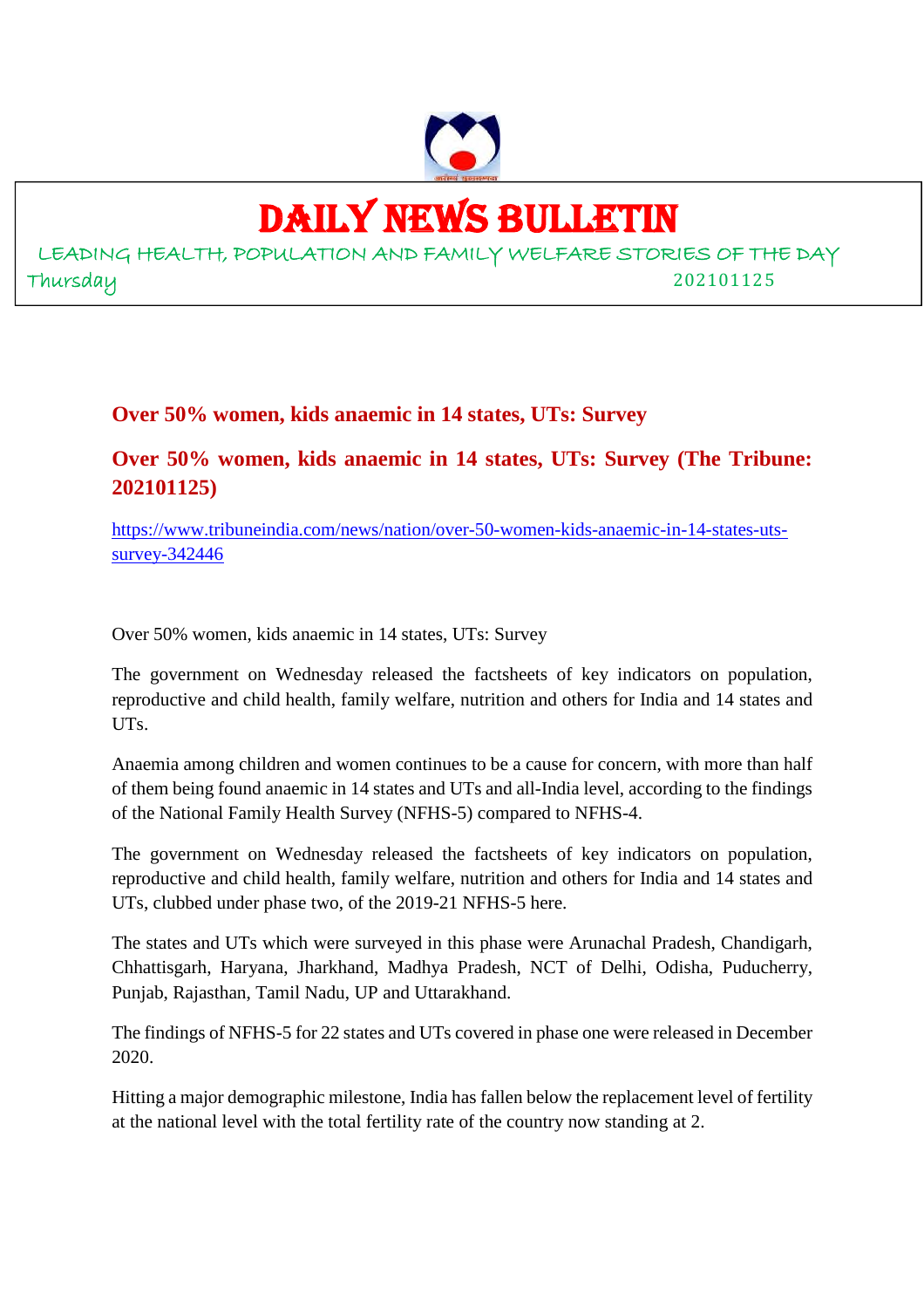The replacement level of fertility  $-2.1$   $-$  is the number of children per woman that helps to keep the national population stable.

The TFR ranges from 1.4 in Chandigarh to 2.4 in Uttar Pradesh. A major takeaway of the survey is – all states have achieved replacement level of fertility (2.1) except MP, Rajasthan, Jharkhand and UP, where too the fertility rates have declined over the past six years.

"The trends were expected as contraception improves and unmet need for family planning declines. The results show that there is no need for any rigid family planning policies or two child norms," said researcher V Sekar of the International Institute of Population Sciences, which conducted the survey.

#### **CONCERNS**

Malnourished kids

35.5% under-5 children stunted (low height for age)

- 19.3% children wasted (low weight for height)
- 32.1% underweight kids

#### ANAEMIA

67.1% children anaemic (6 to 59 months); count stood at 58.6% in NFHS-4

57.2% women anaemic (15-49 years); risen from 53.2% in the last survey

25% men anaemic (15-49 years); up from 22.7%

#### GAINS

88.6% institution births; up from 78.9% in last survey

76% kids fully immunised (12-23 months); 62% last time

64% kids under 6 months breastfed; up from 55%

Total fertility rate of the country drops to 2

#### **WHO**

#### **Kids can wait, cover low-vax nations: WHO (The Tribune: 202101125)**

https://www.tribuneindia.com/news/nation/kids-can-wait-cover-low-vax-nations-who-342457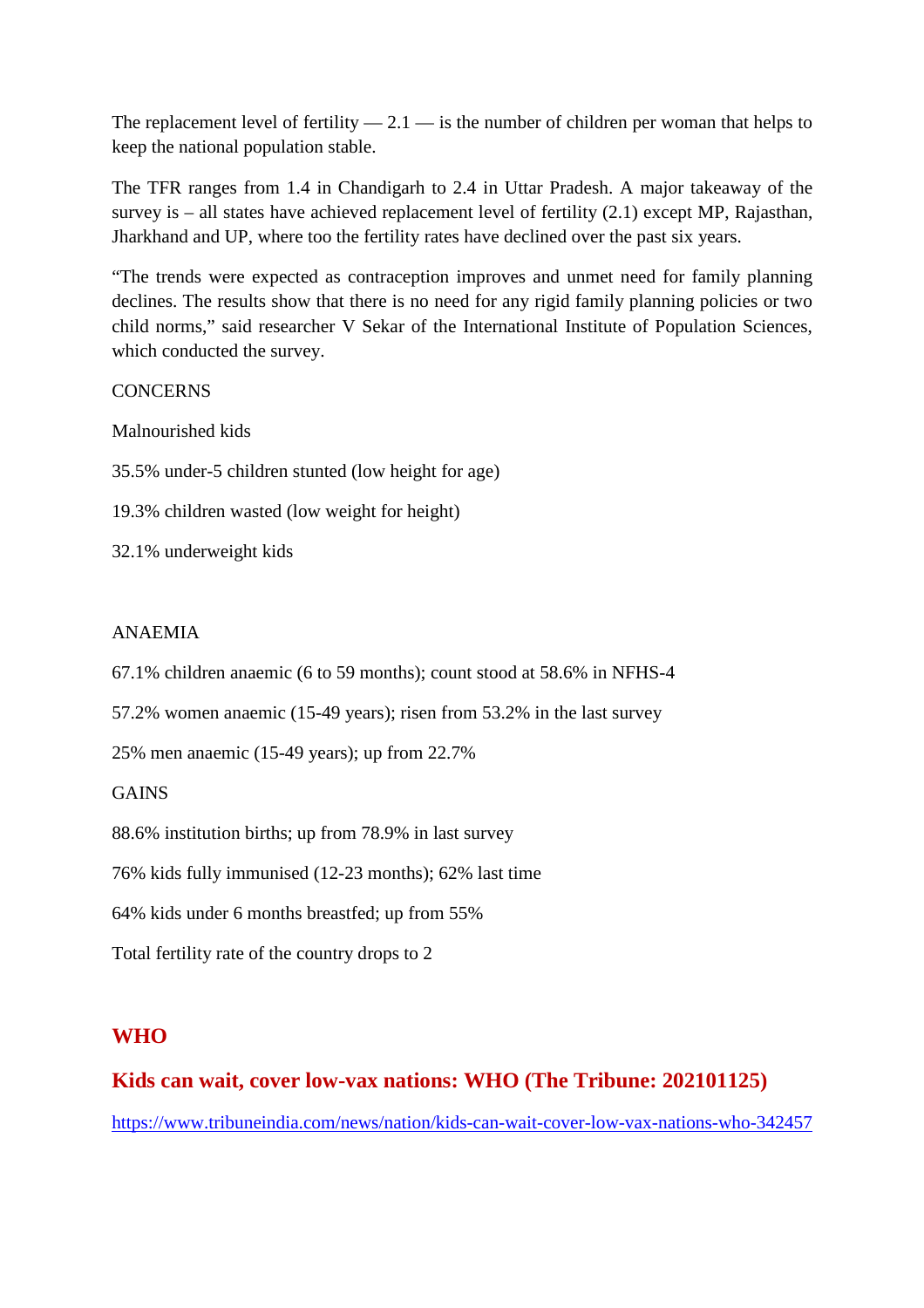With several countries rushing to expand Covid-19 vaccination to cover children, the World Health Organisation (WHO) on Wednesday said countries should prioritise global sharing of vaccines to cover low inoculation nations before proceeding to vaccinate children.

India's National Technical Advisory Group on Immunisation is to meet in November-end to take a call on whether to expand the national Covid inoculation drive to cover children.

"As a matter of global equity, as long as many parts of the world are facing extreme vaccine shortages, countries that have achieved high vaccine coverage in their high-risk populations should prioritise global sharing of Covid-19 vaccines before vaccinating children and adolescents who are at low risk for severe disease," the WHO said in an interim statement today.

No vax for kids yet

WHO hasn't yet approved Covid-19 vaccine for emergency use in kids

India's panel on immunisation to meet in Nov-end to decide on this issue

Pfizer, Moderna's shots have been approved for use in 12-17 age group

Deaths in under-25 age group less than 0.5% of reported global deaths

It noted that some countries, including the US and India, had approved vaccines for children. The WHO has not yet approved any Covid-19 vaccine for emergency use in children although it has seven vaccines, including Covaxin, on the EUL (emergency use listing) for adults.

Pfizer and Moderna's Covid-19 shots have been approved for use in 12-17 age group. India has given approval to ZycovD, a novel DNA vaccine, for this age group but the vaccine has yet to receive EUL.

"Several Covid-19 vaccines are undergoing trials in younger age groups (as young as 6 months), but results have not yet been published," the WHO said, effectively asking countries to put child Covid vaccinations on hold. The world body said the greatest burden of severe disease and deaths remained among older persons and those with co-morbidities and the global vaccination strategy targets remained the same – 40 per cent of each country's population by 2021-end and 70 per cent by mid-2022.

#### **New Covid cases**

#### **India records 9,119 new Covid cases (The Tribune: 202101125)**

https://www.tribuneindia.com/news/nation/india-records-9-119-new-covid-cases-342613

Active Covid cases in the country decline to 1,09,940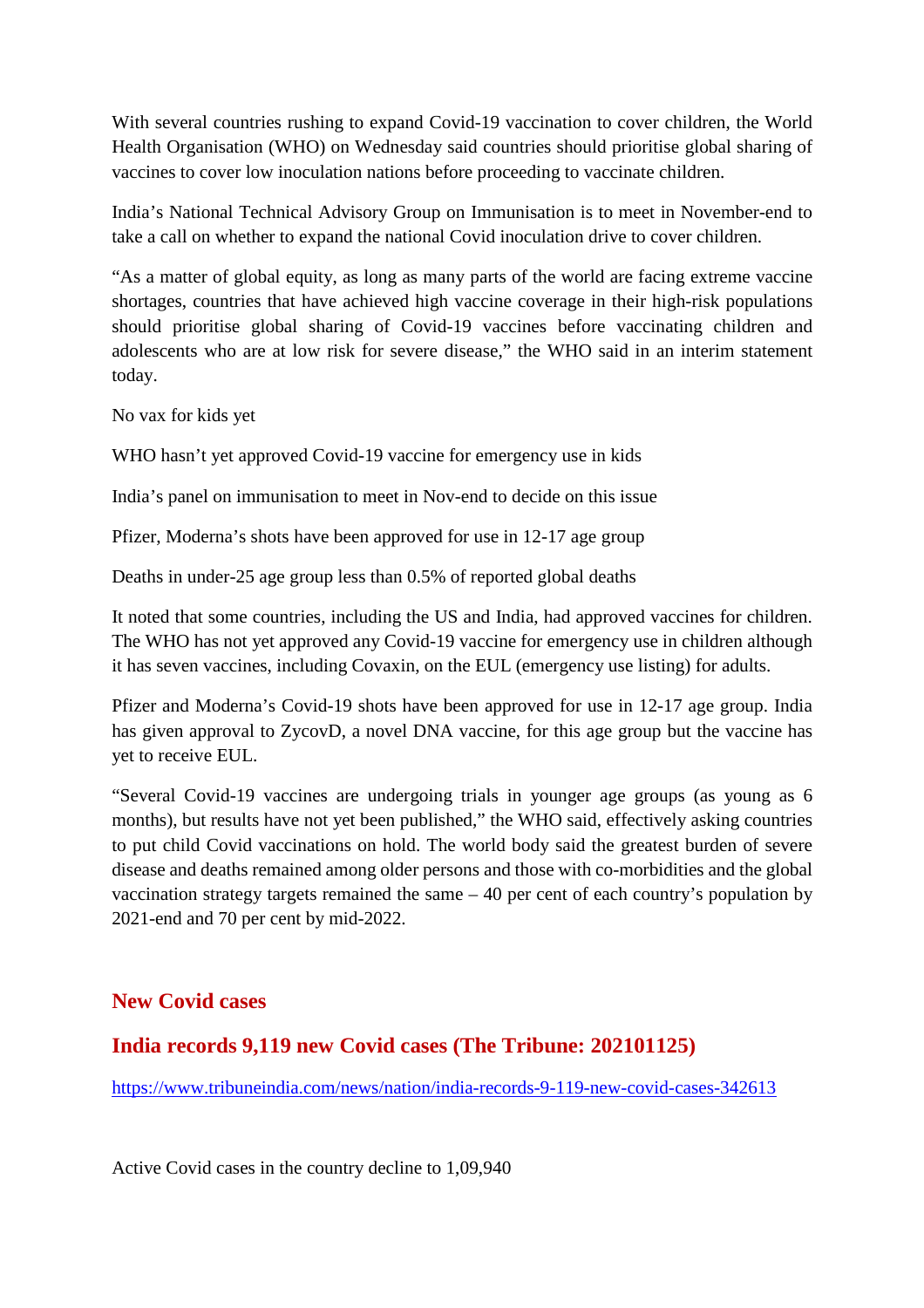India logged 9,119 new coronavirus infections taking the country's total tally of Covid cases to 3,45,44,882, while the active cases declined to 1,09,940, the lowest in 539 days, according to the Union Health Ministry data updated on Thursday.

The death toll climbed to 4,66,980 with 396 fresh fatalities, according to the data updated at 8 am.

The daily rise in new coronavirus infections has been below 20,000 for 48 straight days and less than 50,000 daily new cases have been reported for 151 consecutive days now

The active cases comprise 0.32 per cent of the total infections, the lowest since March 2020, while the national Covid recovery rate was recorded at 98.33 per cent, the highest since March 2020, the health ministry said.

A decrease of 1,541 cases has been recorded in the active Covid caseload in a span of 24 hours. PTI

#### **Stress**

# **Keeping calm in stressful situations, as explained by neurologist Daniel Levitin (The Indian Express: (The Tribune: 202101125)**

https://indianexpress.com/article/lifestyle/life-positive/keeping-calm-stressful-situationsneurologist-daniel-levitin-life-positive-7521589/

He explains how stress can cloud our thinking to an extent that it can interfere with the easiest of decision-making tasks

Daniel Levitin, Daniel Levitin TED Talk, Daniel Levitin videos, stress buster, stress management, cortisol, handling stress, neurologist, life positive, indian express newsDaniel Levitin speaks about coping with stress in this TED Talk. (Source: Daniel Levitin/TED)

Neuroscientist Daniel Levitin, in this insightful conversation about gaining control over your mind in turbulent, stressful situations, enlightens us about the stress hormone medically referred to as cortisol.

Through a hilarious example of being locked outside, Levitin explains how cortisol clouds our judgment and hence inhibits our rationality and decision-making skills in stressful situations. He says that as a result of his fazed mind, he had forgotten his passport while he was at the airport and hence, sped home, searched frantically for it and made it to the airport on time, only to find out that his seat had been given to someone else and he was forced to be seated at the back of the airplane near the washrooms.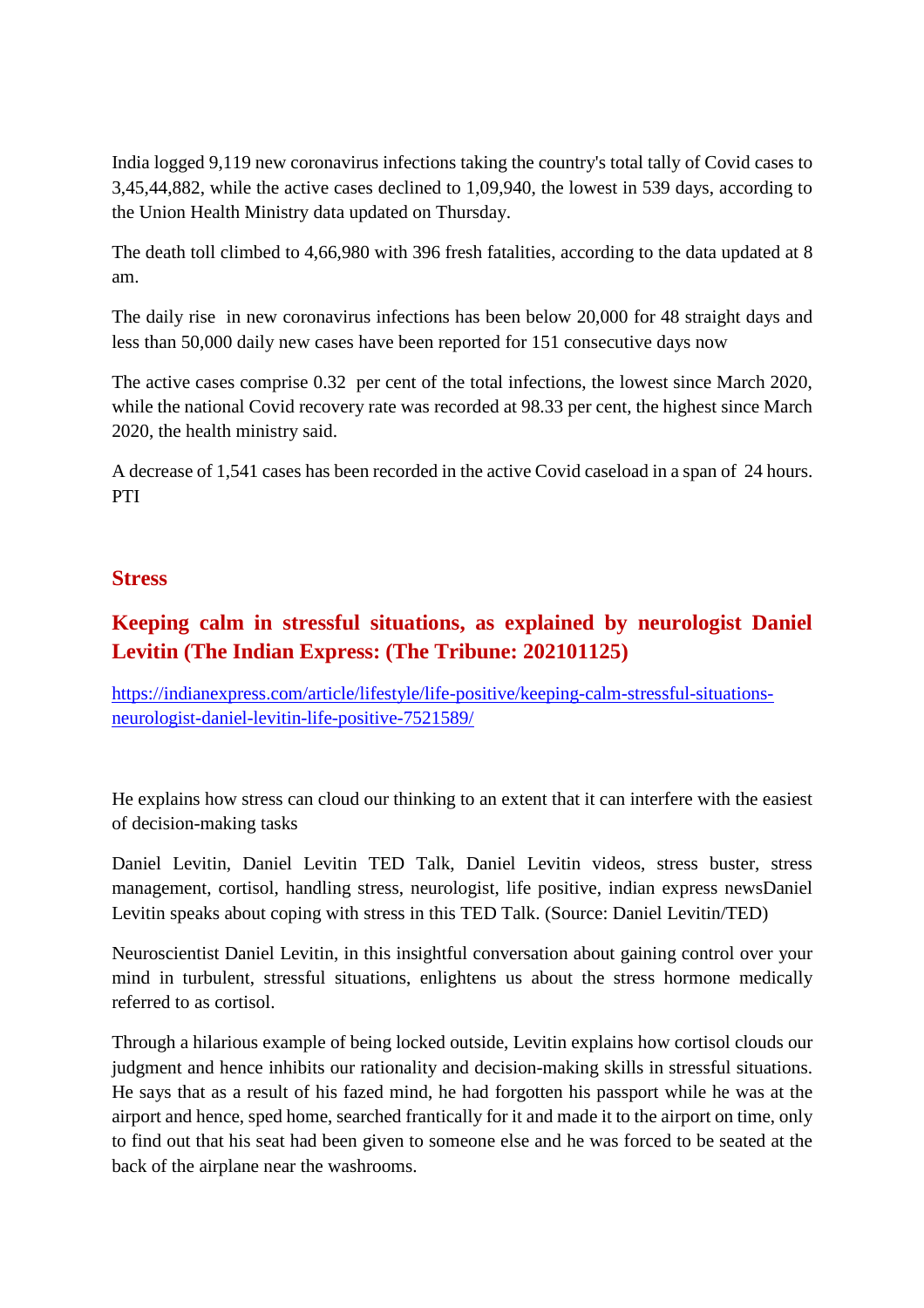Thus, he explains stress can interfere with the easiest of decision-making tasks, rendering us helpless in already-stressful situations.

The neuroscientist goes on to talk about the concept of the premortem that can help avoid making critical errors in stressful situations. "We all are going to fail now and then," he says. "The idea is to think ahead to what those failures might be," he says.

By simply organising our important belongings in designated places, we can reduce stress drastically. For instance, keeping keys on a key hanger could reduce the likelihood of us losing it and subsequently stressing about it.

By giving us a thought-provoking example of how to employ rational thinking at doctors, he shows us that we need to plan ahead of time and be well researched so that when we are faced with an obstacle, we have the mental resources to cope with it.

# **Reproductive health**

# **Four things millennial men should know about reproductive health (The Indian Express: (The Tribune: 202101125)**

https://indianexpress.com/article/lifestyle/health/millennial-men-reproductive-health-thingsto-know-7638520/

The conditions that lead to male infertility broadly include infections, hormonal imbalance, obesity, erectile dysfunction, retrograde ejaculation, and exposure to radiation or heavy metals, says a doctor

reproductive health, reproductive health for men, what can men do to ensure reproductive health, reproductive health dos and don'ts for men, nutritious food and reproductive health, physical activity, indian express newsThere are a few things millennial men need to keep in mind to ensure sound reproductive health. (Photo: Getty/Thinkstock)

Modern lifestyles — which are riddled with stress — require modern interventions so as to ensure health. When it comes to men's reproductive health, there is a lot of stigma attached to it, which can lead to misconceptions.

Dr Kshitiz Murdia, CEO and co-founder Indira IVF says while there is no one particular cause, doctors — over the years — have narrowed it down to a few harmful ones that millennial men need to keep in mind due to ensure sound reproductive health:

- Consumption of substances like alcohol and tobacco
- Sedentary lifestyle
- Unhealthy diet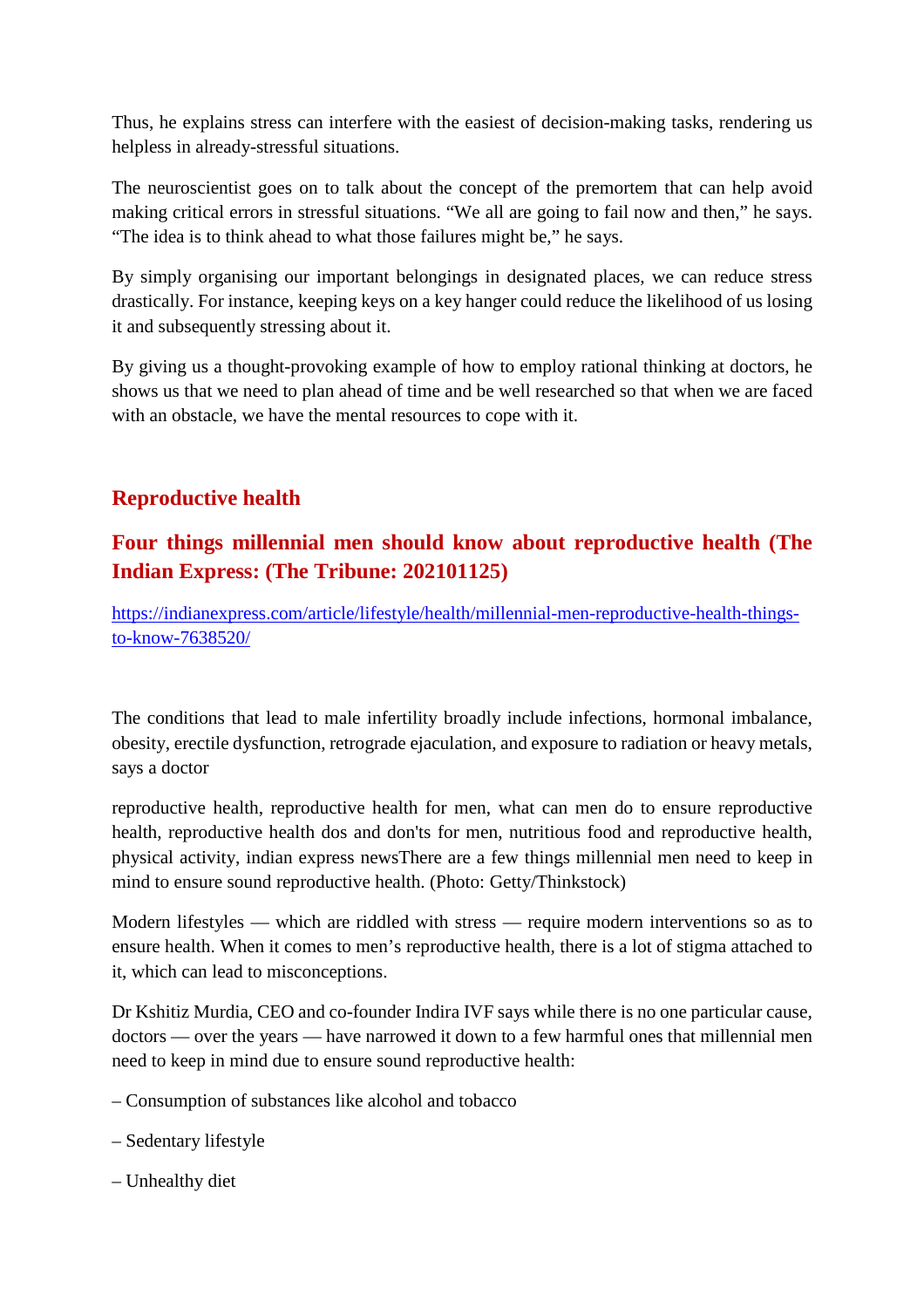- Sexual diseases such as STDs or STIs
- Coming in contact with chemicals and harmful toxins
- Extreme levels of stress, emotional or mental distress
- Accidents or physical injury

ALSO READ |Can yoga impact the mental health of an unborn child? Find out

"These causes can not only hamper reproductive health, but can also impact one's fertility. The conditions that lead to male infertility broadly include infections, hormonal imbalance, obesity, erectile dysfunction, retrograde ejaculation, and exposure to radiation or heavy metals, chemicals and drugs among others," the doctor explains.

He lists a few things for millennial men to keep in mind to ensure sound reproductive health; read on.

1. Reproductive health challenges

It is important to educate about reproductive challenges like low sperm count, low testosterone, impotence, STIs etc. can cause complications at later stages in life. There should be awareness about STIs and reproductive infections such as human immunodeficiency virus (HIV), syphilis, hepatitis B, chlamydia, gonorrhoea, herpes, and human papillomavirus (HPV) to take necessary precautions or seek medical help.

#### 2. Having an active lifestyle

Work from home has induced a new era of being constantly surrounded by computers, while daily physical activity has reduced. Swimming, jogging, cycling and other sports can help in building immunity, remaining active, maintaining hormone levels, especially in the case of diabetes and heart-related diseases. These simple lifestyle changes will help in reducing stress and other hormones that affect sperm production.

ALSO READ |Five things to consider while planning pregnancy in your 30s

3. Consumption of a healthy diet

Consumption of fruits, vegetables and plenty of water is important for a nutritious diet. Junk food and processed food can prove to be harmful in the longer run and hamper hormone levels in the body. A nutritional diet would help in ensuring not just a strong reproductive health but also overall health.

#### 4. Personal hygiene

Male genital region is located outside the body to provide cooler temperature for the production of sperms. Personal hygiene — such as washing hands after using the toilet, keeping the genital region clean, wearing washed and breathable underwear, avoiding any chemical or synthetic soaps and ensuring general cleanliness — is essential.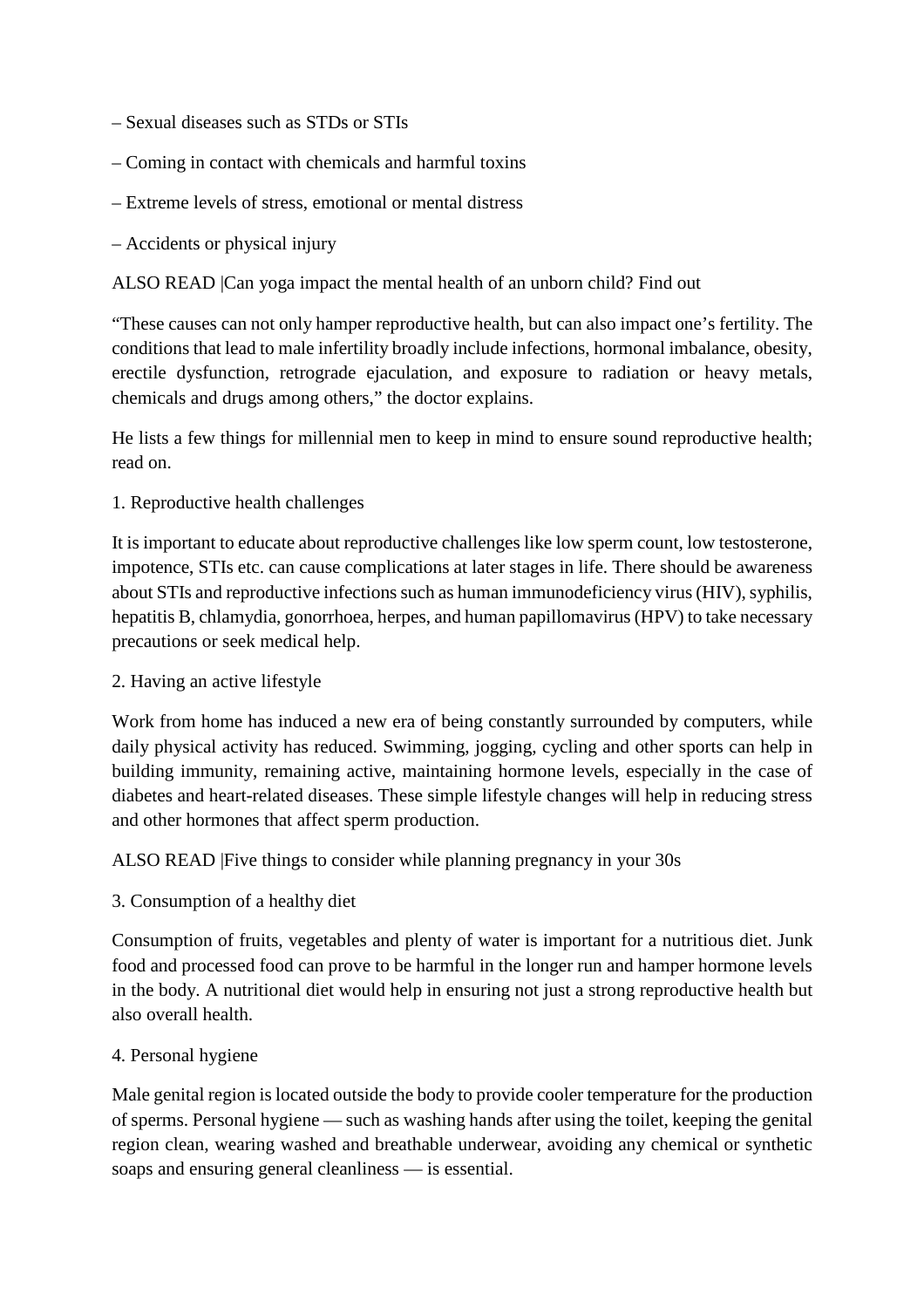# **Pregnancy-related back pain**

# **Pregnancy-related back pain: Know how physiotherapy can help (The Indian Express: (The Tribune: 202101125)**

https://indianexpress.com/article/lifestyle/health/post-pregnancy-lower-back-painphysiotherapy-7580917/

Pregnancy-related back pain commonly occurs because of postural changes, increased ligamentous laxity, and decreased abdominal muscle function

back painLow back pain symptoms can be treated effectively with many conventional low back exercises (Source: Getty Images/Thinkstock)

During pregnancy, a woman's body goes through enormous musculoskeletal, physiological, and emotional changes. As such, educating pregnant women and new mothers about the role of exercise during this key life transition period is essential as it can have a great impact on their physical and mental wellness, said Dr Sagar Pathare, lead rehabilitation, Mumbai, Nightingales Home Health Services.

He added that during this time, women can also experience back pain. "The physiological and musculoskeletal changes concerning the back are often interrelated. Pregnancy-related back pain commonly occurs because of the postural changes of pregnancy, increased ligamentous laxity, and decreased abdominal muscle function," he shared.

As mentioned in the editions of Carolyn Kisner's Therapeutic Exercises: Foundations and Techniques, back pain is reported by 50-70 per cent of pregnant women at some point during pregnancy; which contributes to lost work days and decreased functional ability.

ALSO READ |A doctor explains: Importance of physiotherapy and tele rehab for post-acute COVID patients

In addition, symptoms may continue in the post-delivery period, with a prevalence in up to 68 per cent of women, for as long as 12 months after delivery. Women who are physically fit generally have less back pain during pregnancy, said Dr Pathare.

Low back pain symptoms can be treated effectively with many conventional low back exercises, proper body mechanics, posture instructions and improvement in work techniques. The best approach is to consult a physiotherapist who can examine you thoroughly and suggest suitable exercises, he mentioned.

How can a physiotherapist help during pregnancy?

A physiotherapist can assess physical health and identify any musculoskeletal or neuromuscular problems that could be aggravated by pregnancy. The physiotherapist should identify and recommend solutions to prevent any problem. Post assessment, they can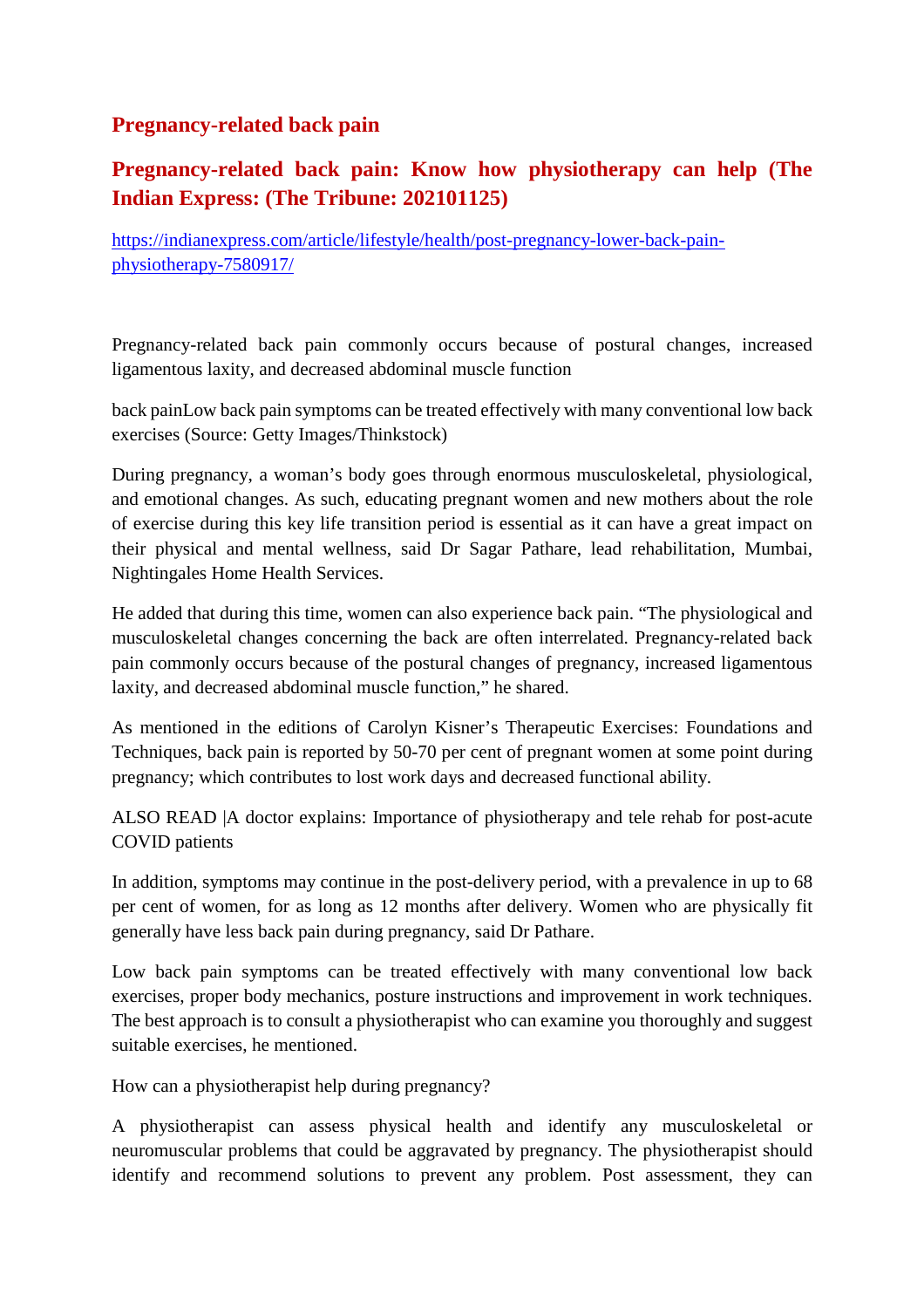recommend leg exercises to prevent varicose veins, abdominal contractions are taught to be practiced in various positions.

"Physiotherapists teach pregnant women how to recognise and deal with tension. During labour, relaxation principles including breathing awareness can reduce the severity of pain," said Dr Pathare.

Back care advice: Back strain is minimised when the spine is held in its normal curves.

Some of the usual recommendations:

\*Postural correction exercises are practiced from different positions; standing, sitting, lying and crook lying position.

\*Lifting advice: It involves lifting from a height and carrying as well as lifting from the ground level.

The principles to follow when lifting are:

\*Legs should be apart to increase the base of support.

\*The object to be lifted must be held close to the body.

\*When lifting from the ground, it is important to ensure that the weight is light enough to be lifted comfortably.

\*When lifting from a height, it is important to hold the object close to the body and to make sure that the height is easily reached.

pregnancy Postural correction exercises are practiced from different positions; standing, sitting, lying and crook lying position (Source: Getty Images/Thinkstock)

Pelvic floor rehabilitation

Pelvic floor rehabilitation is a valuable method, regardless of a patient's medical status or cause of symptoms. Majority of women are unfamiliar with the presence of pelvic floor muscles, and even less aware of their function and role in daily activities. Although lot of data is available on the internet, it is important to get a one-on-one assessment and care planned accordingly, said Dr Pathare.

Improve and maintain endurance

Women who have been doing cardio exercises should continue exercising during pregnancy to maintain their cardiopulmonary fitness. However, these recommendations are for women with no maternal or foetal risk factors, shared Dr Pathare.

It is advised that all women participate in mild to moderate exercise, for both strength and cardiopulmonary benefits. This includes 15-30 minutes/session on most days.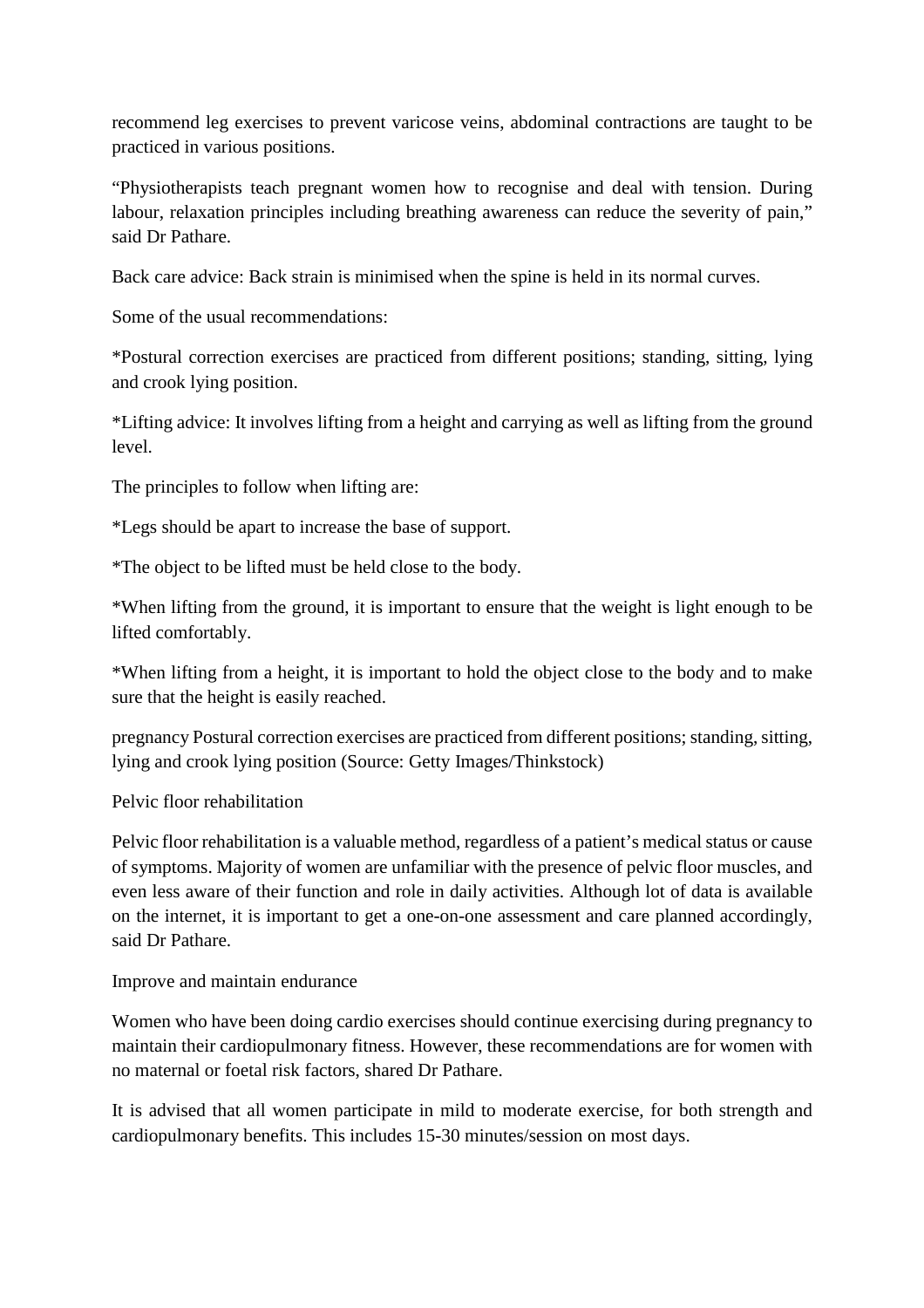Individualised programs, based on pre-pregnancy fitness levels are preferable. The program helps to improve the overall health of the individual including their psychological aspect.

Most women feel more comfortable to understand, learn and regularise the new process at their homes as it can be done while managing the rest of the errands and helps them avoid the anxiety of travelling to reach a physiotherapy center.

Please note, the exercises and due precautions should be practised only after getting approval by the concerned gynecologist. All the above mentioned instructions and suggestions are in general and need to be tailored according to the individual.

## **Healthy weight loss**

# **Nutritionist suggests three smart ways to lose weight without crash-dieting (The Indian Express: (The Tribune: 202101125)**

https://indianexpress.com/article/lifestyle/fitness/nutritionist-suggests-smart-ways-loseweight-without-crash-dieting-7634420/

Did you know that you can create a 'calorie deficit' in your diet without compromising on what you eat?

weight loss, how to lose weight, simple ways to lose weight, healthy weight loss, healthy ways to lose weight, smart ways to lose weight, weight loss goals, proteins, intermittent fasting, indian express newsThere are three ways in which you can get to your desired weight, without doing anything too dramatic. (Photo: Getty/Thinkstock)

People who want to lose weight will know that it is a constant struggle of trying new fads and foods to stay in shape and shed some extra kilos. Experts say that weight loss is not supposed to be a battle — that in the process of losing weight, one must not compromise on their health.

Did you know that you can lose weight while changing your diet and introducing more clean eating habits with occasional cheat meals? Nutritionist Azra Khan took to Instagram recently to share three smart ways in which you can get to your desired weight, without doing anything too dramatic. Check it out.

ALSO READ |'No side effects, very little effort': Chef shares detox water recipe to get rid of stubborn body fat

Khan said one can smartly create a 'calorie deficit' in their diet without compromising on what they eat. A calorie deficit is essentially a shortage in the number of calories that one consumes, relative to the number of calories that are needed for maintaining current body weight.

Here are some sure-shot ways to lose weight without dieting: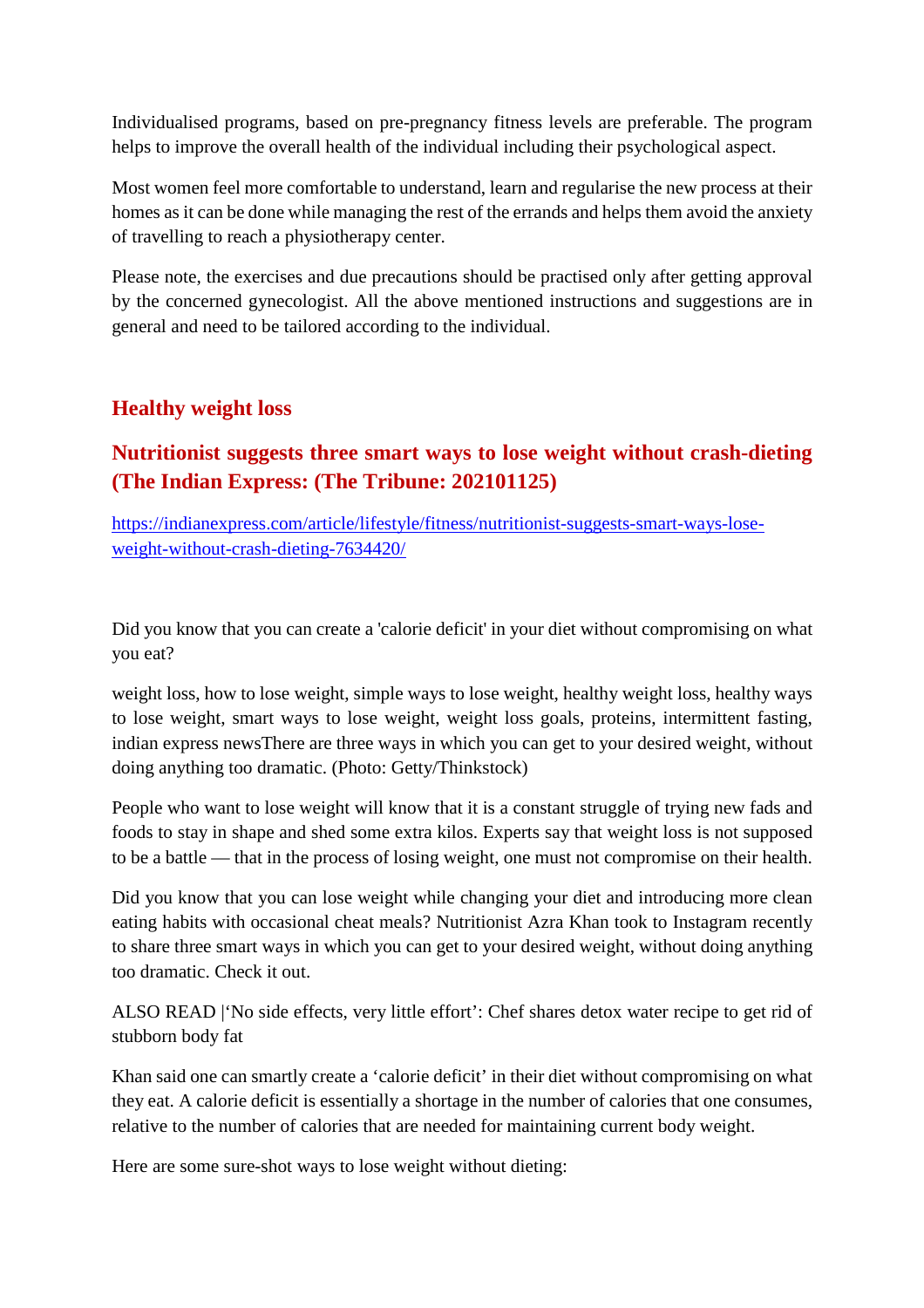#### 1. Weight training

The nutritionist advised that this process will help increase the metabolism by increasing your muscle.

#### 2. Intermittent fasting

A hit among fitness and health conscious people, intermittent fasting involves fasting for a period of time after eating a healthy meal. The basic principle is to give the body time to digest food, burn out excess body fat and detox. It is considered more attuned to the body's circadian rhythm.

3. Having 1 g protein per kg of body weight

The expert advises that you eat and include more proteins in your diet, so you can stay full and satiated for longer, as opposed to feeling hungry and taking meals throughout the day.

What do you think about these methods?

# **Air pollution (The Asian Age: 202101125)**

http://onlineepaper.asianage.com/articledetailpage.aspx?id=15988914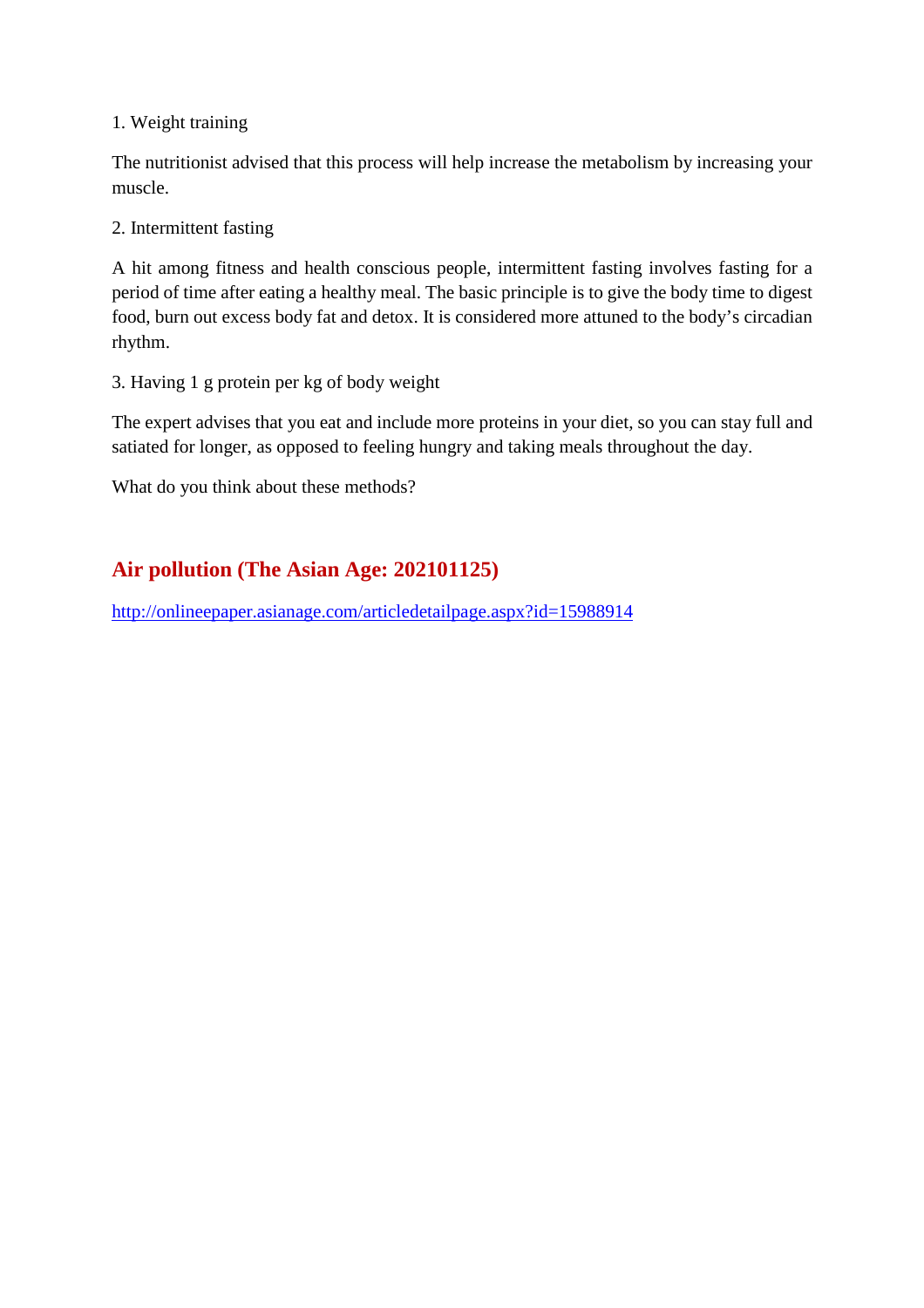SC orders relief for construction staff

# Air pollution: 'No big change,' some relief due to wind

#### **PARMOD KUMAR** NEW DELHI, NOV. 24

The Supreme Court on Wednesday said that despite steps, which it described as "as hoc", to curb and control the toxic level of air pollution in Delhi. there was no "substantial change". The mild relief experienced in past two days, it added, was primarily due to the wind which the court described as "an act of God"

Chief Justice N.V. Ramana heading a special bench also comprising Justice D.Y. Chandrachud and Justice Surva Kant said, "There was a lot of expectation by the people. Court is seized of the matter, the government is taking some<br>steps. The relief (witnessed) is due to wind, much more than the steps you have taken."

"This is the national capital - what signals are we sending to the world?" the court said, adding that a change in wind direction can bring back the toxic air pollution.

Countering the government claim that air pollution level has come down to 290 from 403 earlier. CJI Ramana said the pollution measuring device was showing it to be 391.

The court also flagged

When the weather becomes severe. then we take measures... These measures have to be taken in anticipation. This anticipation has to be based on a statistical model.



# Schools, colleges, govt offices in Delhi to reopen Nov. 29

New Delhi: In view of an "improvement" in the air quality, the Delhi government has decided to resume physical classes in schools, colleges and other educational institutions and reopen government offices from November 29, environment minister Gopal Rai said on Wednesday. PAGE 3

the issue of governments Delhi, in Punjab, Haryana and UP sitting on crores of rupees meant for the welfare of construction workers and asked the states to pay the workers for the loss of earnings in the last five days when construction activities were brought to a halt.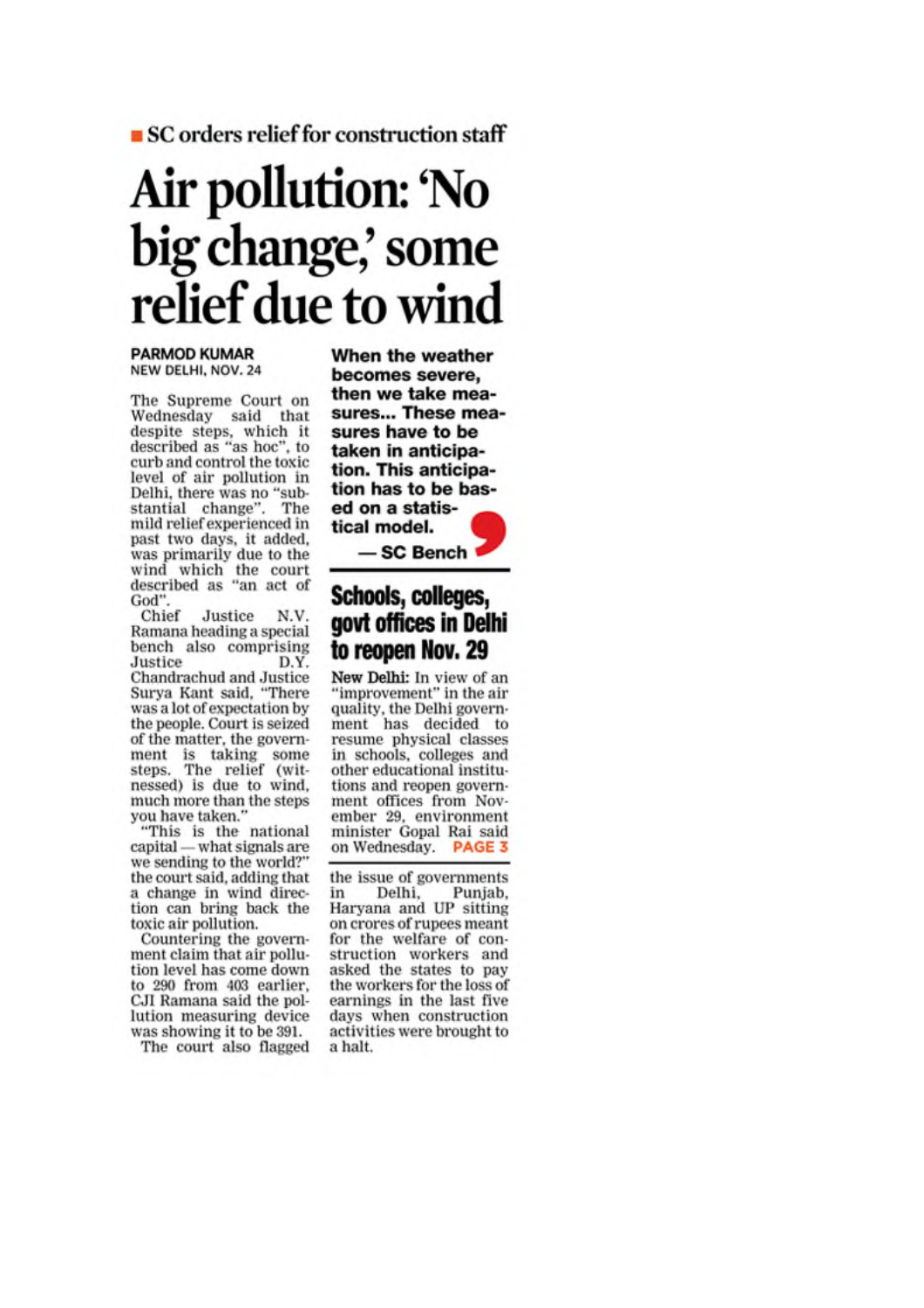### **Pollution control**

**Don't leave pollution control to acts of God, says top court (Hindustan Times: 202101125)**

**https://epaper.hindustantimes.com/Home/ArticleView**



**Utkarsh Anand**

letters@hindustantimes.com

New Delhi : The Supreme Court Wednesday said pollution levels in the national capital should not be left to "an act of God", urging the Centre to instead devise a scientific model, based on seasons and wind conditions, for taking all remedial and urgent steps in anticipation of the air quality.

"There has to be a statistical model for Delhi. This is the national capital. Imagine the kind of signals we are sending to the world. You have to have a system in anticipation of how the weather is going to be. Ad hoc measures will not be good enough," said a bench, headed by Chief Justice of India NV Ramana, as it heard a public interest litigation on air pollution in Delhi-NCR.

Delhi-NCR, in an annual winter rerun, has been in the grip of hazardous air pollution as a toxic smog lingers over the region. The Capital's air quality index levels worsened Wednesday to 361 — in the "very poor" category — at 4pm after it stood at 290 on Tuesday, according to the Central Pollution Control Board. P4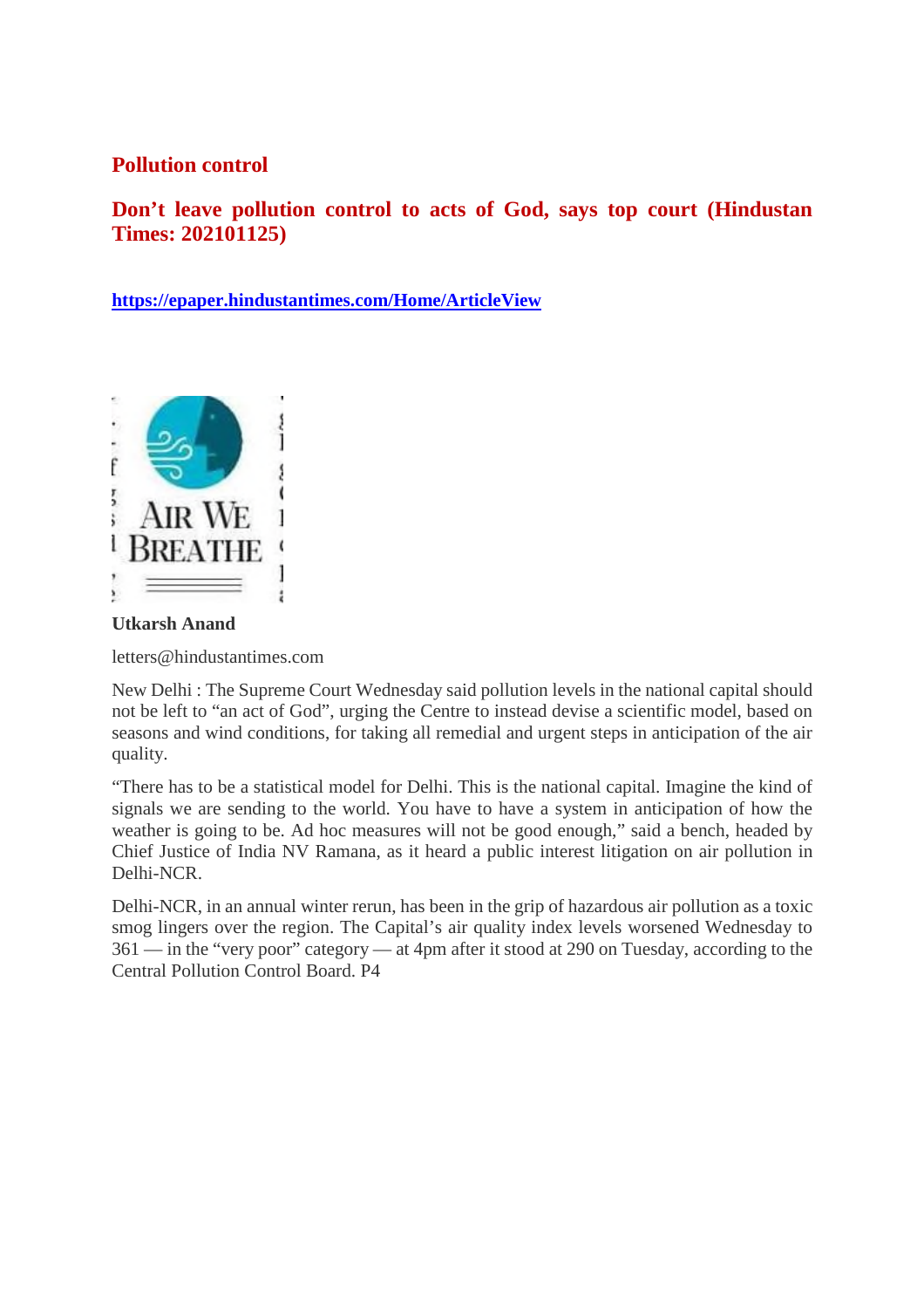#### **Demographic transitions NFHS**

### **The key demographic transitions captured by the 5th round of NFHS (Hindustan Times: 202101125)**

#### **https://epaper.hindustantimes.com/Home/ArticleView**

By Abhishek JhaThe Union health ministry released the summary findings of the fifth round of the National Family and Health Survey (NFHS-5), conducted in two phases between 2019 and 2021, on November 24. NFHS is the most comprehensive survey on socio-economic and health indicators in the country. While the results of the first phase were released in December last year, country-level statistics were released only on Wednesday. The previous four rounds of the NFHS were conducted in 1992-93, 1998-99, 2005-06 and 2015-16The results show some surprising demographic transitions, such as women outnumbering men, and some expected ones, such as fertility rates declining. They also highlight the health challenges that remain, such as moving towards addressing nutrition deficiency apart from just food adequacy. And they offer a more sobering picture of the impact of government's schemes on access to basic amenities such as clean cooking fuel and improved sanitation. Here are four charts that show this.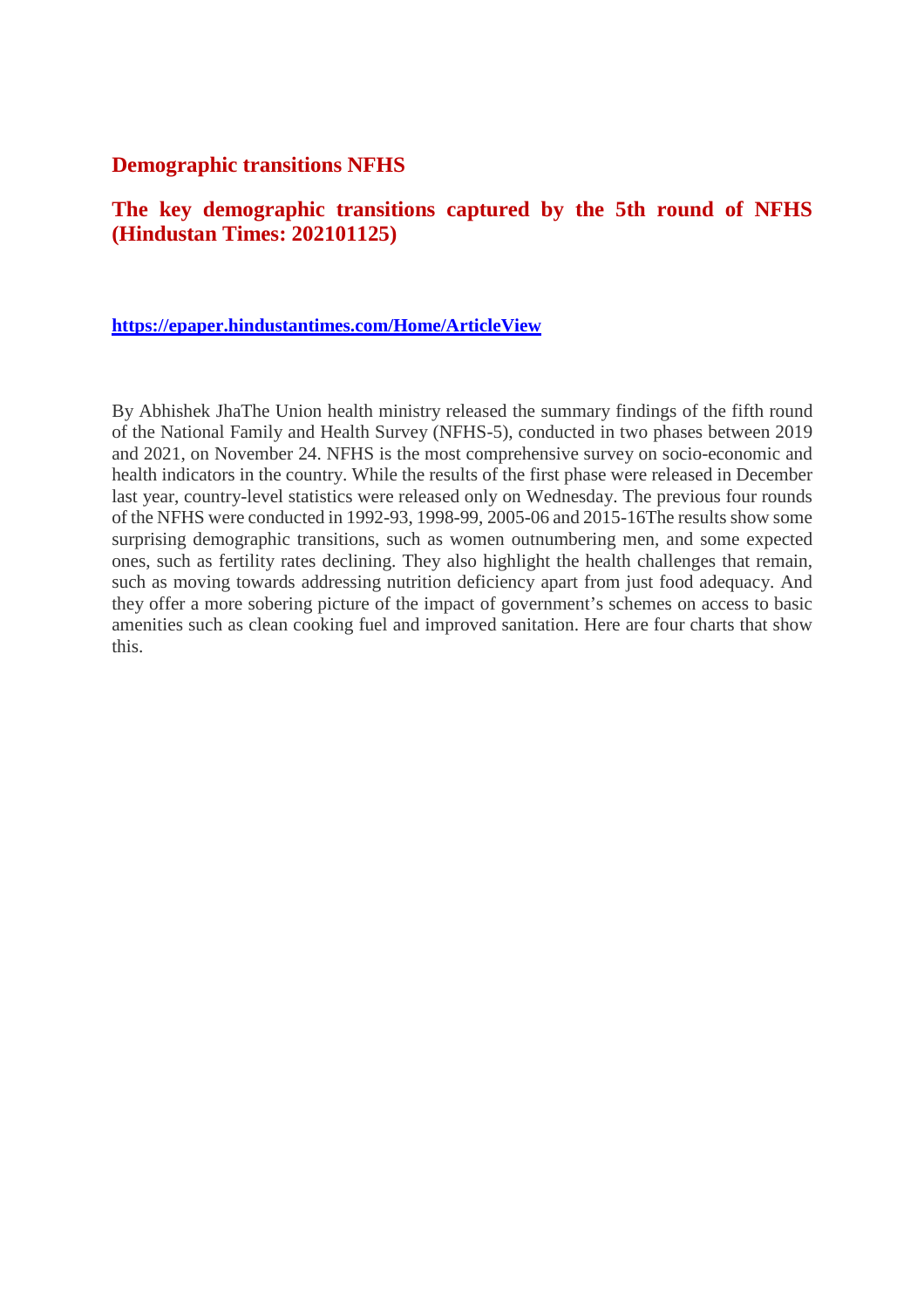# Women outnumber men, fertility's decreased, and India is getting older

NFHS-5 data shows that there were 1,020 women for every 1,000 men in the country in 2019-2021. This is the highest sex ratio for any NFHS survey as well as since the first modern synchronous census conducted in 1881. To be sure, in the 2005-06 NFHS, the sex ratio was 1,000 or women and men were equal in number.



Source: NFHS-5 fact sheets, reports, statcompiler.com, census documents

The improved sex ratio is not the only big demographic transition that the latest round of NFHS has revealed. The Total Fertility Rate (TFR) has also come down below the threshold at which the population is expected to replace itself from one generation to next. TFR was 2 in 2019-2021, just below the replacement fertility rate of 2.1. To be sure, in rural areas, the TFR is still 2.1. In urban areas, TFR had gone below the replacement fertility rate in the 2015-16 NFHS itself.



A decline in TFR, which implies that lower number of children are being born, also entails that India's population would become older. Sure enough, the survey shows that the share of under-15 population in the country has therefore further declined from 28.6% in 2015-16 to 26.5% in 2019-21.





# Children's nutrition improved, but slowly

The share of stunted (low height for age), wasted (low weight for height), and underweight (low weight for age) children have all come down since the last NFHS conducted in 2015-16. However, the share of severely wasted children has not, nor has the share of overweight (high weight for height) or anaemic children. The share of overweight children has increased from 2.1% to 3.4%. The share of anaemic children has increased from 58.6% to 67.1%. Another cause of worry for children's nutrition is that the pace at which the share of stunted and underweight children decreased in the latest NFHS was less than the pace at which it did between the 2005-06 and 2015-16 surveys. The share of stunted children decreased by 20% between NFHS-3 and NFHS-4, but only by 7.6% between NFHS-4 and NFHS-5. The corresponding numbers for underweight kids are 15.8% decline between NFHS-3 and NFHS-4 and 10.3% decline in the latest round. A similar challenge remains in reducing mortality rates of children. All such indicators suggest a declining rate of mortality, but the pace at which it declined in the last round has come down.



# **Indicators of child** mortality

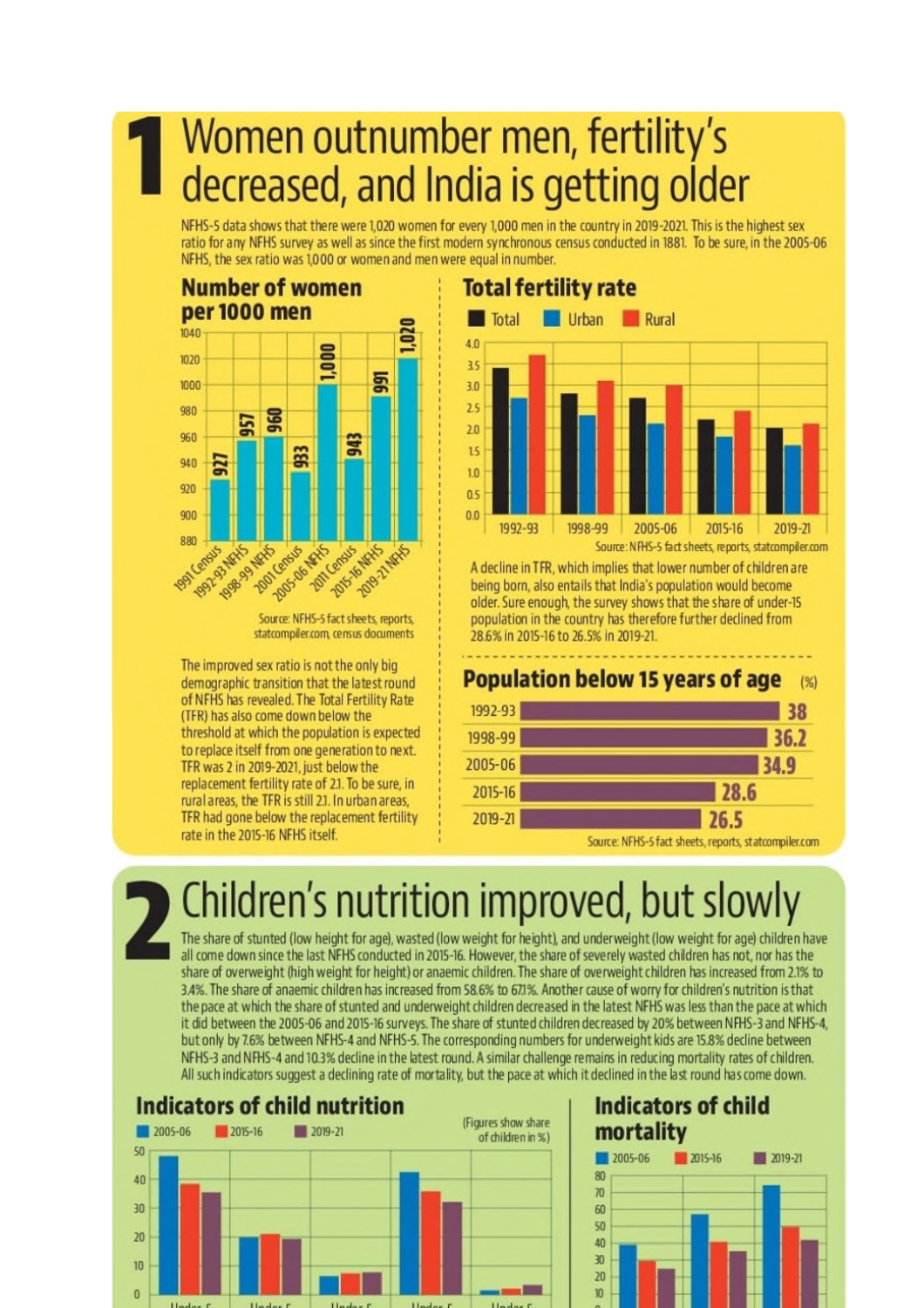#### **Child sexual assault**

# **POCSO shocker: On Allahabad High Court verdict on child sexual assault (The Hindu: 202101125)**

https://www.thehindu.com/opinion/editorial/pocso-shocker-the-hindu-editorial-on-allahabadhigh-court-verdict-on-child-sexual-assault/article37671776.ece

HC ruling ignores specific provision defining aggravated form of sexual offence

The recent Allahabad High Court verdict that a penetrative sexual assault on a 10-year-old boy by an offender did not amount to an aggravated form of the crime appears to be per incuriam, that is, a ruling handed down without due regard to the law and facts. The offence that was proven in the trial, and endorsed without demur by the High Court, involved the child being made to perform an oral sexual act. The Court agrees that it was a "penetrative sexual assault" as defined by the Protection of Children from Sexual Offences (POCSO) Act, as the accused had put his member into the victim's mouth. However, it did not amount to "aggravated penetrative sexual assault", a crime punishable with a minimum prison term of 10 years that can go up to life, Justice Anil Kumar Ojha has said. Instead, it was punishable under Section 4 of POCSO, which prescribes a minimum seven years. Accordingly, he reduced the trial court sentence of 10 years in jail to seven years. The High Court is palpably in error, as it failed to note that a sexual offence takes the character of an aggravated form of the same offence in certain circumstances under POCSO. The main circumstances involving aggravation given in Section 5 are where the offender is a police officer, a member of the armed forces, a public servant or someone on the staff of a jail, remand home, hospital, educational or religious institution, or any place of custody or care and protection.

However, these are not the only circumstances. Where the crime involves a group of offenders, or is done repeatedly, or when it pertains to the use of deadly weapons or causes grievous harm or injury, or leads to physical or mental incapacitation, pregnancy, or disease, it is also an aggravated form of the offence. Significantly, Section 5(m) adds "whoever commits penetrative sexual assault on a child below 12 years" to this list. The High Court seems to have missed either this legal provision while reducing the sentence, or the fact that the child was about 10 years old when the offence took place. The fact that the convicted person will stay in jail for seven years will not obviate the deleterious effect of the ruling — that a particular act, amounting to a penetrative sexual act, does not attract the punishment prescribed for its aggravated form — will have on lower courts trying similar cases. It is a matter of coincidence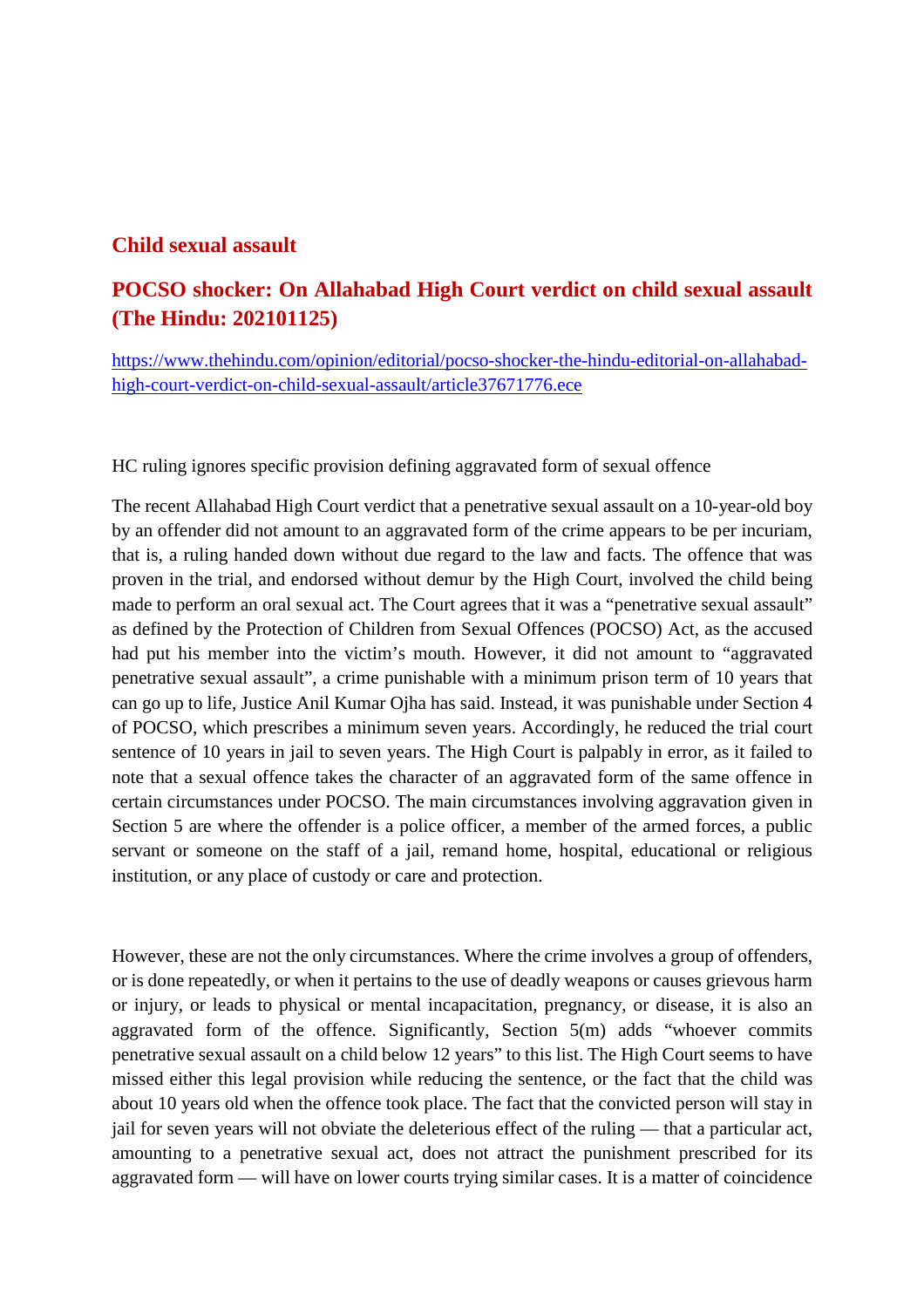that this ruling came from the Allahabad High Court on the same day as the Supreme Court's judgment underscoring the importance of not diluting the gravity of an offence against a child by ignoring the plain meaning of POCSO's provisions. The verdict in Sonu Kushwaha vs State of U.P. is a fit case for review, as it seems to be based on an error of law.

#### **Virus rages**

#### **Virus rages in Europe: On COVID-19 rebound (The Hindu: 202101125)**

https://www.thehindu.com/opinion/editorial/virus-rages-in-europe-the-hindu-editorial-oncovid-19-rebound/article37671820.ece

Vaccines alone will not be able to break the transmission chain and end the pandemic

With the staggering increase in daily fresh coronavirus cases and deaths in much of Europe, the continent has for the second time since last March, become the pandemic epicentre. The resurgence in daily new cases which began in early October and restricted to three countries has since spread and is driven by the Delta variant. The continent reported nearly two million new cases last week, the highest since the pandemic began; more than half of the global COVID-19 deaths this month were in Europe. In Austria, the Netherlands, Germany, Denmark, and Norway, the daily cases are the highest since the pandemic began; Romania and Ukraine reported record high numbers a few weeks ago. With hospitals fast filling up, WHO predicts that there would be extreme stress on hospital beds and intensive care units in many European countries between now and March next year. While the vaccination rates in most countries in western Europe are higher — Ireland leads the table with over 90% adults being fully vaccinated in early September — the vaccination levels are relatively lower in eastern Europe. With France setting an example, many countries are now making it difficult for the unvaccinated to freely travel or enter certain public or even workplaces, in an attempt to increase vaccine uptake. And in a first, Austria made vaccination mandatory starting February next year and went into a national lockdown for three weeks from November 22. Austria has managed to fully vaccinate about 65% of its eligible population, which is one of the lowest rates in western Europe.

While most of the new daily cases reported are among the unvaccinated, breakthrough infections and hospitalisations are being reported in the fully vaccinated too. However, the deaths have predominantly been among the unvaccinated. Even while WHO has called for a moratorium on booster doses till this year-end so vaccines become available to developing countries, its Europe office has endorsed administering booster doses as a "priority" to the most vulnerable populations — based on growing evidence of a decline in protection against infection and mild disease among the fully vaccinated. As evidence has shown, vaccines alone will be insufficient to break the transmission chain. Unfortunately, most western countries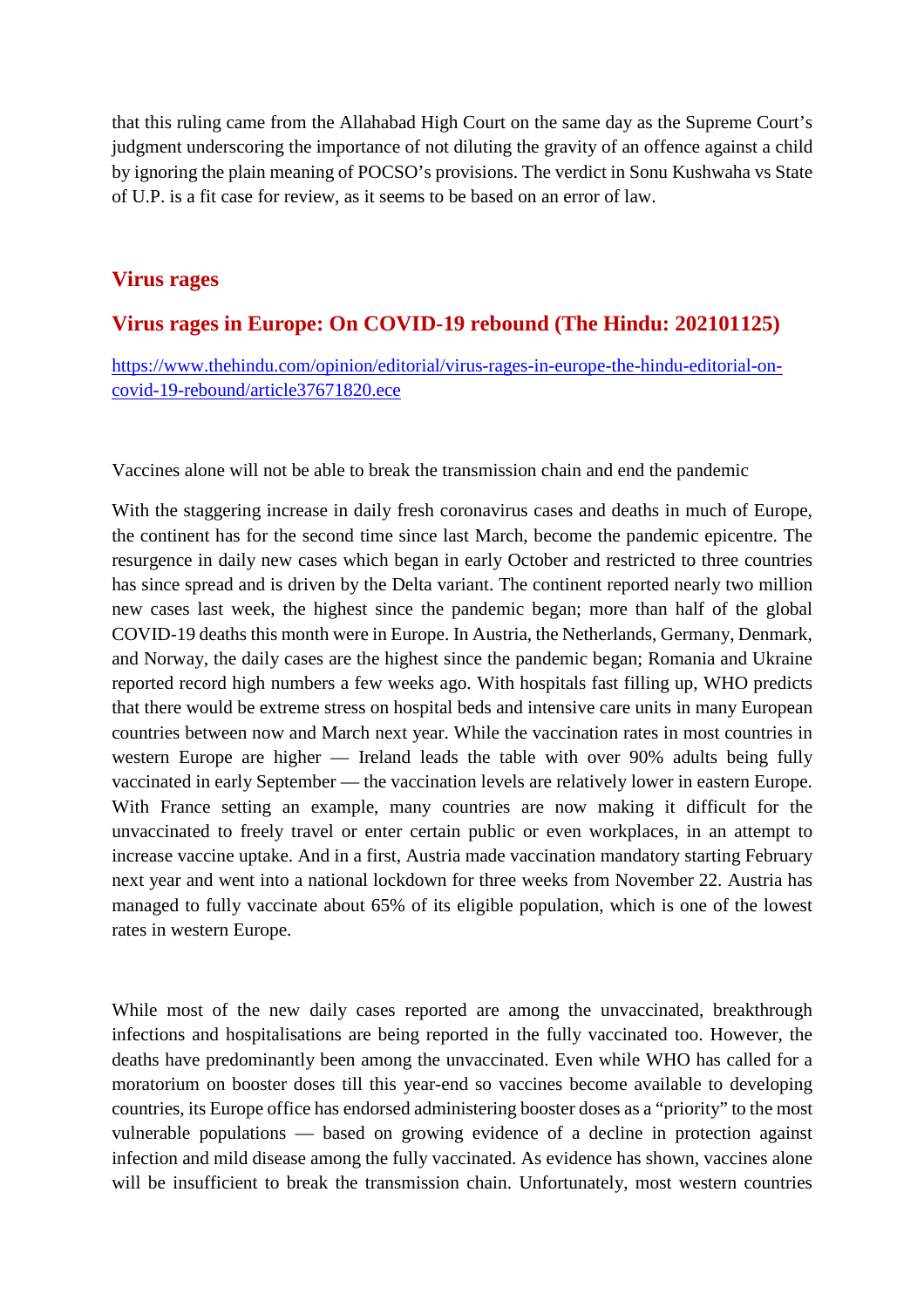focused primarily on increasing vaccination coverage while foregoing simple yet highly effective non-pharmaceutical interventions such as universal mask wearing, physical distancing and improved ventilation in confined spaces. A study, which is yet to be peerreviewed, predicts 0.9 million more hospitalisations and 0.3 million additional deaths in 19 European countries where people have been neither infected nor vaccinated. WHO predicts 0.7 million more deaths by March 2022 in Europe and central Asia. Compliance with public health measures can indeed avoid needless infections and deaths.

## **Headache'**

#### **A headache may not be 'just a headache' (The Hindu: 202101125)**

https://www.thehindu.com/sci-tech/health/world-headache-society-aims-to-promoteheadache-medicine-in-india/article37658505.ece

The World Headache Society, which promotes headache medicine, urges clinicians and the general public to pay attention to headaches

World Headache Society (WHS), a global body formed in 2020 to promote headache medicine, teaching and advocacy, has recently started operations in India. It introduced a one-year certification course for clinicians treating headaches, earlier this year, which had more than 300 doctors from across the world, and 150 from India, enrolling. Set to launch a two-year course in 2022, which will be in a hybrid format — combining online and offline training the WHS plans to tie up with other medical societies in India, to promote a better understanding of headaches, its study and treatment.

Dr Pravin Thomas, the founder and chairman of WHS and Headache Neurologist at Narayana Health in Bengaluru, says with the launch of the WHS

### **Chemotherapy**

# **Study finds chemotherapy interferes with muscle building process (New Kerala: 202101125)**

A new study has found that chemotherapy may also affect the way the body builds new muscle.->-> View it--> https://www.newkerala.com/news/2021/166835.htm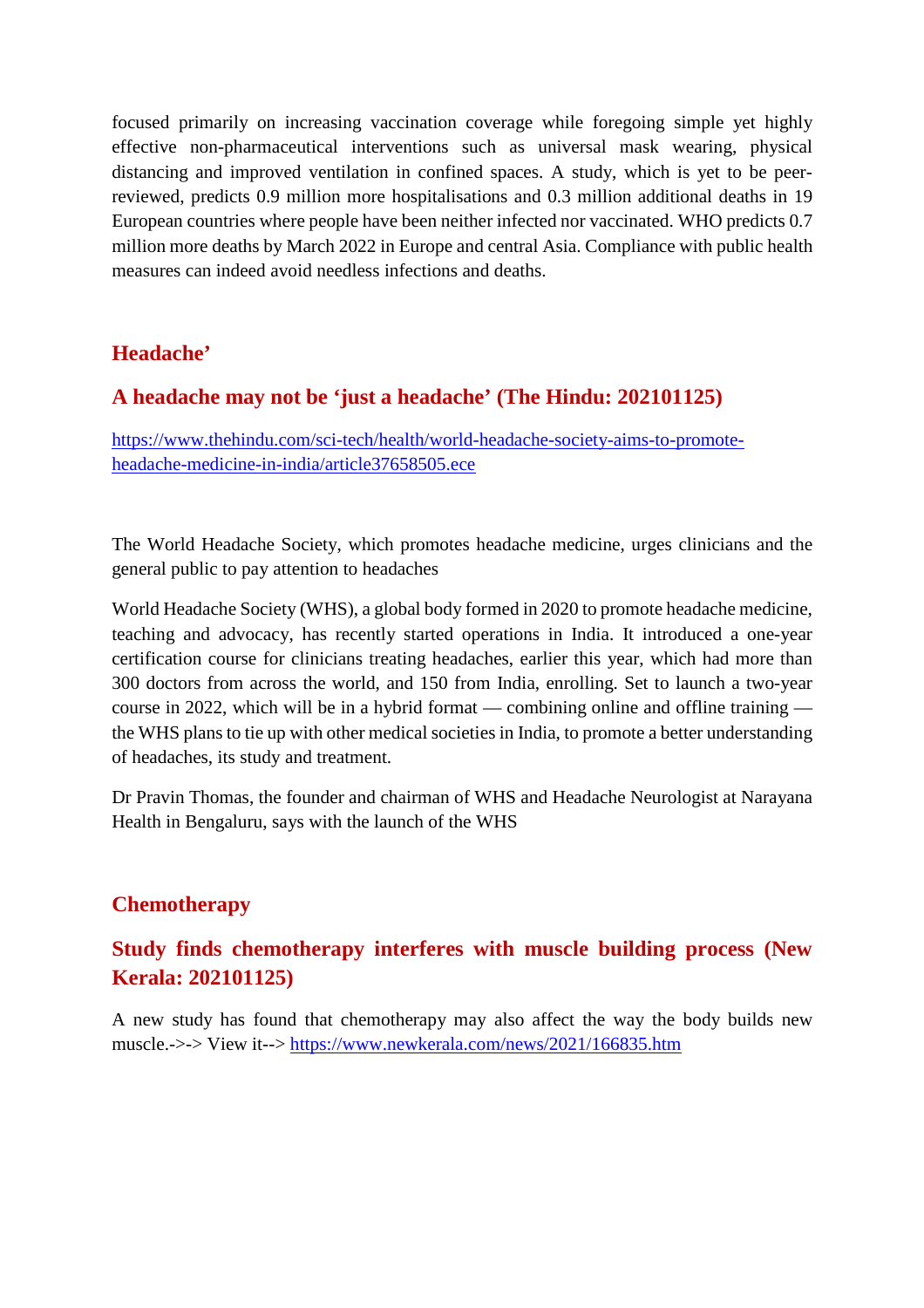# **Delta variant**

# **Delta variant can infect fully vaccinated individuals: Study (New Kerala: 202101125)**

A study has revealed that the highly transmissible Covid Delta variant can infect individuals who have been fully vaccinated against the virus

https://www.newkerala.com/news/2021/166766.htm

#### **Pandemic virus**

## **Scientists find coronaviruses closely related to pandemic virus (New Kerala: 202101125)**

A team of scientists has identified coronaviruses closely related to SARS-CoV-2 from two bats sampled in Cambodia more than a decade ago. The discovery described in -> View it--> https://www.newkerala.com/news/2021/166604.htm

#### **Arrythmia**

#### **Study finds only alcohol triggers heart arrythmia (New Kerala: 202101125)**

According to research at UC San Francisco, it was found out that while the common heart condition is triggered by caffeine, sleep deprivation and sleeping on the left side,-> View it--> https://www.newkerala.com/news/2021/166817.htm

#### **Fertility**

केंद्रीयस्वास्थ्य मंत्रालय नेराष्ट्रीय परिवार कल्याण सर्वेक्षण-5 जारी किया, यूपी में दर सबसे ज्यादा (Hindustan:202101125)

सर्वे:प्रजनन दर घटी, हम दो-हमारे दो की चाह बढ़ी

https://epaper.livehindustan.com/